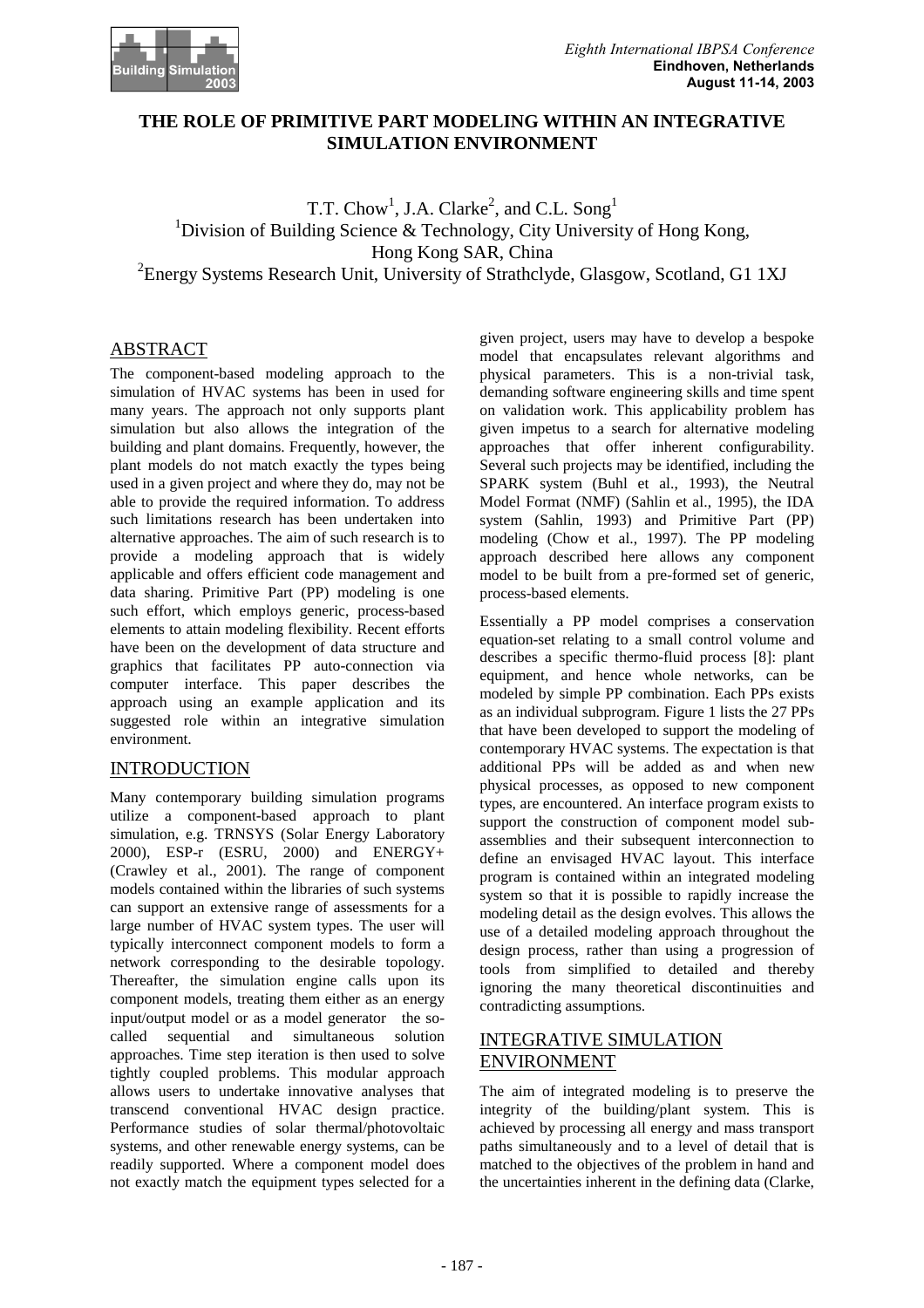1999). In this way, the systemic, dynamic, non-linear and complexity characteristics of the building system may be addressed. Figure 2 shows the components of an integrative simulation environment. CAD tools may be used to create a building model of arbitrary complexity. This model may then be imported via a central 'Project Manager'. Its function is to coordinate problem definition and give/receive the data model to/from the simulation engine when the design hypothesis changes. On receipt of a system of equations defining a problem, the simulation engine invokes appropriate solvers to obtain the evolving state variables for post-processing against due considerations of human physiological responses, relevant design standards, performance goals and so on. A number of performance assessment tools are provided to assist with results analysis and the composition of 'integrated performance views' to communicate overall performance to other members of the design team and the client. Significantly, in the present context, the Project Manager provides access to databases to support the model attribution process. It is here that greater flexibility is required in relation to the selection and adaptation of plant component models.

In the conventional approach to component model formulation, different approaches may be adopted. These approaches include empirical 'black-box' formulations, semi-empirical algorithms (where empirical data is contained within a simplified model), and first principle approaches (where heat and mass transfer considerations give rise to a structured set of equations). In any event, a specific HVAC system is represented by graphical selection of component-related icons. Problems will then arise in an integrated modeling environment where the aim is to add more detail as the design progresses and the complexity of the domain interactions increases.

## PP MODELING

In PP modeling, primitive parts are the building blocks of plant components. It is envisaged that these parts be manipulated via a graphical user interface in order to synthesize individual plant components and complete HVAC systems. Mathematically, the combination of PPs to form component models is equivalent to the summation of the individual PP equation coefficients; this gives rise to a matrix of coefficients (Chow & Clarke, 1998). This superimposition capability renders the creation of new plant component models straightforward and conceptually simple. This, in turn, supports a pragmatic approach whereby new PP-based models may be generated for use with existing component models however derived, thus extending the range of applicability of models that are based on empirical and/or algorithmic reasoning. Indeed, such a hybrid approach may prove to be the best way to represent

complex systems (imagine a direct-fired absorption chiller). Clearly, it is neither economical nor practical to model all equipment types on the basis of firstprinciple considerations. The mixing of model types through the adoption of appropriate data structures and classifications is illustrated in Figure 3.

For a given simulation task, it is expected that the model developer will possess technical knowledge about the available plant component models and the 27 PP models in terms of the physical laws they represent. The problem in hand (i.e. the physical plant system) may then be converted into a simulation model by selection of pre-constructed conventional component models, pre-constructed PP-based component models and new component models synthesized from PPs. To synthesize a new component model, the user might unpack an existing PP-based component model and adapt it to accommodate the present need. The process of unpacking exposes the model's constituent PP parts. These parts may then be replaced, modified (e.g. a parameter edited or a link changed) and/or augmented by the addition of new PPs. The finished (repacked) component model is endowed with a new icon and transferred back to the plant component library to be available for user selection against an appropriate classification (air-side, water-side, steam, refrigerant, solar *etc*). It is possible to envisage a future state where all plant component models are built automatically from PPs based on user mechanical descriptions. Such an approach to plant modeling would then be similar to that employed at present for building modeling: buildings of arbitrary complexity are synthesized, on the basis of architectural descriptions, from building-side PP process models representing wall conduction, intersurface radiation exchange, air movement and the like.

## AUTO-CONNECTION

The theoretical basis of PP modeling technique have been fully explained in Chow & Clarke 1998. By that time the coefficient generators of the plant components (via the addition of PP coefficients) were worked out manually at the source code level, making use of the ESP-r plant database as a testing platform. Recent efforts have been spending on the development of data structure and graphics that facilitates PP auto-connection via computer interface.

In a given problem, a typical PP matrix template with three nodes *I*, *J* and *L* is in the following format:

$$
\begin{bmatrix} A(k,i,i) & A(k,i,j) & A(k,i,l) \ A(k,j,i) & A(k,j,j) & A(k,j,l) \ A(k,l,i) & A(k,l,j) & A(k,l,l) \end{bmatrix} \times \begin{bmatrix} I \\ J \\ L \end{bmatrix} = \begin{bmatrix} B(k,i) \\ B(k,j) \\ B(k,l) \end{bmatrix} (1)
$$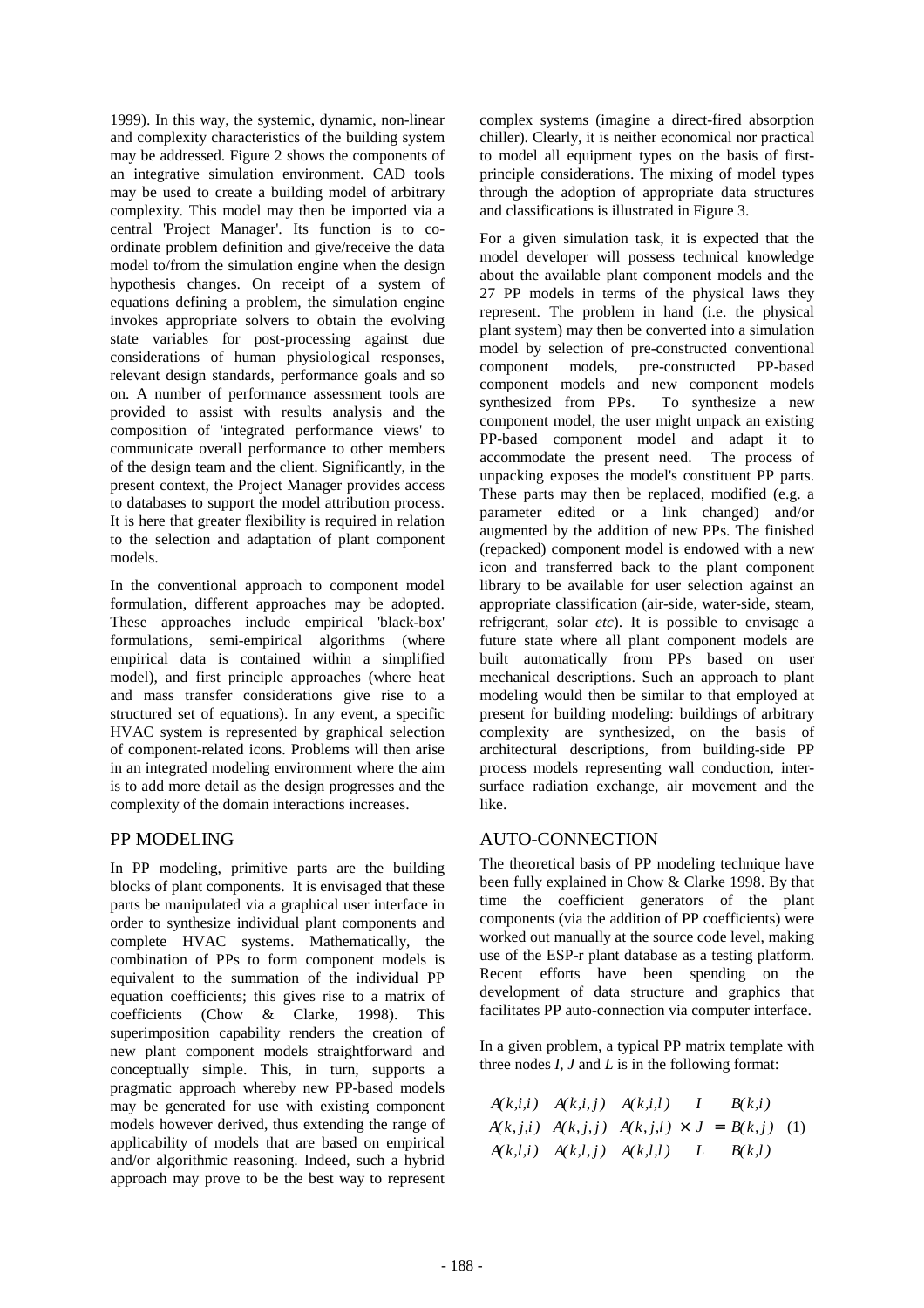where  $k$  represents the  $k^{\text{th}}$  primitive part selected in the defined problem; *i*, *j* and *l* represent numerically the node order of *I*, *J* and *L* in the overall matrix.

The global matrix of an overall system with 'S' number of nodes can be represented by:

$$
\begin{bmatrix}\nC(1,1) & C(1,2) & \dots & C(1,m) & \dots & C(1,s) \\
C(2,1) & \dots & \dots & C(2,s) & \dots \\
\vdots & \vdots & \ddots & \vdots & \vdots \\
C(n,1) & \dots & \dots & C(n,m) & \dots & C(n,s)\n\end{bmatrix}\n\times\n\begin{bmatrix}\nI \\
m \\
\vdots \\
m \\
\vdots \\
m\n\end{bmatrix}\n\begin{bmatrix}\nD(1) \\
D(2) \\
\vdots \\
D(n)\n\end{bmatrix}\n\tag{2}
$$
\n
$$
\begin{bmatrix}\nC(1,1) & \dots & \dots & C(n,m) & \dots & C(n,s)\n\end{bmatrix}\n\times\n\begin{bmatrix}\nI \\
m \\
\vdots \\
m \\
\vdots \\
m\n\end{bmatrix}\n\begin{bmatrix}\nD(1) \\
D(2) \\
\vdots \\
D(n)\n\end{bmatrix}\n\tag{2}
$$

In the equation,  $C(n,m)$  and  $D(n)$  represent the future time step and present time step coefficients in the global matrix respectively. According to the superimposition rule, the matrix coefficients  $C(n,m)$  and  $D(n)$  can be given by the summation of PP coefficients, i.e.

$$
C(n,m) = \sum_{i=1}^{s} A(i,n,m)
$$
 (3)

$$
D(n) = \sum_{i=1}^{s} B(i, n)
$$
 (4)

The data structure can support different assigned node order and can arrive at the same required values of the overall matrix coefficients. In a specific simulation task, the program identifies the coefficients index of auto-connected PP and dynamically set the matrix coefficients in the course of simulation.

### COOLING COIL MODELS

Consider a 4-row, counter-flow, chilled-water cooling coil represented by a nodal structure as shown in Figure 4. This example is used to illustrate the construction of a PP model. The coil comprises two headers, each for chilled water supply and return. There are two steps in the model construction process:

- 1. Synthesis of a model for the heat transfer tube (i.e. for each row of the coil) to give a PP-based component model; and
- 2. Use of this initial model together with additional PPs to synthesis of a model of the entire cooling coil.

A heat transfer tube can be synthesized using two 'flow upon surface' PPs: PP4.4 (for moist air; 2 nodes) and PP4.3 (for a single phase fluid; 3 nodes). These two icons are selected from the available PPs. Because the solid nodes of these two PPs are identical, they are merged into a single node by a special linking process (Figure 5). Built-in connection rules are invoked in order to check

connection validity, e.g. to ensure that the connection is between PP nodes of similar type. At this stage, the user must specify the technical parameters required by the selected PPs. These data are node-related as opposed to component-related. Examples include physical dimensions (such as length and volume), material properties (such as thermal conductivity, density and specific heat) and heat/mass transfer coefficients at various temperature and flow conditions. Where appropriate, default values and typical ranges for these input parameters are embedded within the user interface. To complete this part of the process, an icon is generated for the heat transfer tube model and is placed within the 'air-side' components menu of the plant library.

In the second stage, 4 PP5.2 'flow multiplier' icons and 4 heat transfer tube icons are selected (from separate menus) and used to complete the cooling coil model construction. These icons, on selection, are assigned to different addresses within the data structure of the new component model. Two PP5.2 models represent the incoming nodes of the supply air and water respectively, assuming uniform flow distribution to each coil layer. The remaining two PP5.2 models represent the collection of the flows from all layers to form two exiting streams of air and water respectively. The four heat transfer tube models are connected in series with the incoming and leaving flow multipliers. After the insertion of additional technical data, a new icon of the chilled water cooling coil model is generated and then located within the 'air-side' components menu.

The use of heat transfer tubes allows the cooling coil model to be constructed as an explicit representation of the actual device. To facilitate editing, say the conversion of the coil to parallel flow, the cooling coil model may be unpacked to expose the 4 PP5.2, the 4 heat transfer tube models and their linkages. The 'pack' process then converts the model and reassigns it to a new icon (Figure 3b). The process is fully extensible: for example, a steam-heating coil model may be constructed from a combination of the heat transfer tube model after modification to represent two-phase flow. In this case, the existing heat transfer tube model is unpacked to expose the PP4.3 sub-model. This sub-model is replaced by a PP4.2 (for 2-phase fluid; 3 nodes), with new technical data inserted. The model is repacked and associated with a new icon. Where the steam-heating coil involves a more complex tube arrangement then that can be supported by PP5.2, a PP5.1 may be used to model the new branch flows.

## DATA STRUCTURE AND WORKFLOW

Table 1 outlines a description of the three data types employed within the PP-based component modeling approach: environment, parameters and connections. These data are established in relation to a 'work flow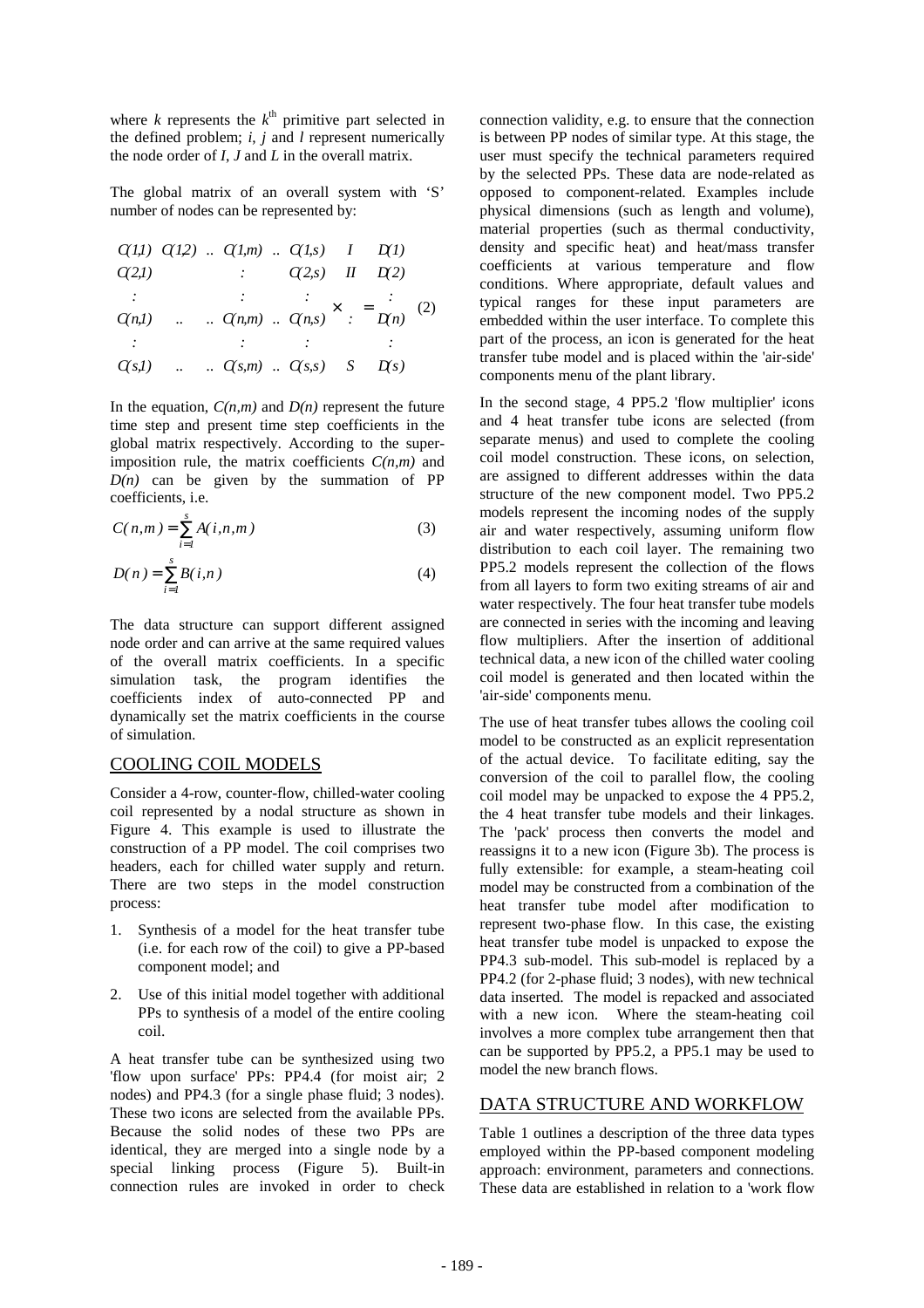line' procedure employed as the backbone of complicated PP-based system simulation, with 'splitter' and 'mixer' introduced as two key concepts. The synthesis of a plant component may involve multiple parallel branches of PPs. In each branch, there should be only one mixer/splitter pair in the workflow. The main flow line may be divided into branches between mixer and splitter for organizational clarity and simulation logistics. This also allows for better handling of information flow. The splitter arranges all the data in order, and abstracts the general data entities in the global parameter database. The mixer collects the information and requests input from the user where conflicts arise.

Data are stored as a flow line image of the model building process. The model structure starts with input data, assisted by the mixer and splitter in branch connections. In this way, complicated information, such as the detailed compositions of a PP-based single component model, can be hidden from the user during the subsequent model applications and simulation runs. The data structure in program development can also be optimized.

## **CONCLUSION**

PP modeling is an attempt to overcome the restrictions inherent in traditional component-based plant modeling. Its flexibility and generic nature makes the approach well adapted for use within integrative simulation environments. An appropriate data structure allows its mixed use with conventional component models. Using a chilled-water cooling coil as an example, the concept has been illustrated and discussed. Also introduced was the notion of 'work flow lines' whereby branch connections may be handled. It is envisaged that the PP technique could gradually replace the conventional approach to plant modeling in an attempt to unify the methods applied to the building and plant domains.

## ACKNOWLEDGMENT

The authors express their thanks for the financial support of Strategic Research Grant 7001114 from the City University of Hong Kong.

### REFERENCES

- Buhl WF, Erdem FC, Winkelmann FC, Sowell EF. 1993. Recent improvements in SPARK: strong component decomposition, multivalued objects, and graphical interface, Proceedings of Building Simulation '93, the  $3<sup>th</sup>$  International IBPSA Conference, Aug 16-18, Adelaide, Australia, pp.283-289.
- Chow TT. 1995. Generalization in plant component modelling. Proceedings of Building Simulation '95, the 4th IBPSA International Conference, Madison, USA, August, pp.48-55.
- Chow TT, Clarke JA. 1998. Theoretical basis of primitive part modeling. ASHRAE Transactions; 104(2): 299-312.
- Chow TT, Clarke JA, Dunn A. 1997. Primitive parts: an approach to air-conditioning component modeling, Energy and Buildings; 26: 165-173.
- Clarke JA. 1999. Prospects for truly integrated building performance simulation, Proceedings of Building Simulation '99, the  $6<sup>th</sup>$  International IBPSA Conference, Sep, Kyoto, Japan, Vol.3, pp.1147-1154.
- Crawley DB et al. 2001. ENERGYPLUS: New capabilities in a whole-building energy simulation program, Proceedings of Building Simulation 2001, the  $7<sup>th</sup>$  International IBPSA Conference, Aug, Rio de Janeiro, Brazil, Vol.1, pp.51-58.
- ESRU. 2000. ESP-r: a building and plant energy simulation environment: user guide version 9 series, University of Strathclyde, Glasgow.
- Sahlin P, Bring A, Kolsaker K. 1995. Future trends of the Neutral Model Format (NMF), Proceedings of Building Simulation '95, the  $4<sup>th</sup>$  International IBPSA Conference, Aug 14-16, Madison, Wisconsin, USA, pp.537-544.
- Sahlin P. 1993. IDA modeler, a man-model interface for building simulation, Proceedings of Building Simulation '93, the  $3<sup>th</sup>$  International IBPSA Conference, Aug, Adelaide, Australia, pp.299-305.
- Solar Energy Laboratory. 2000. TRNSYS Version 15, user manual and documentation, Madison, Wisconsin: Solar Energy Laboratory, Mechanical Engineering Department, University of Wisconsin.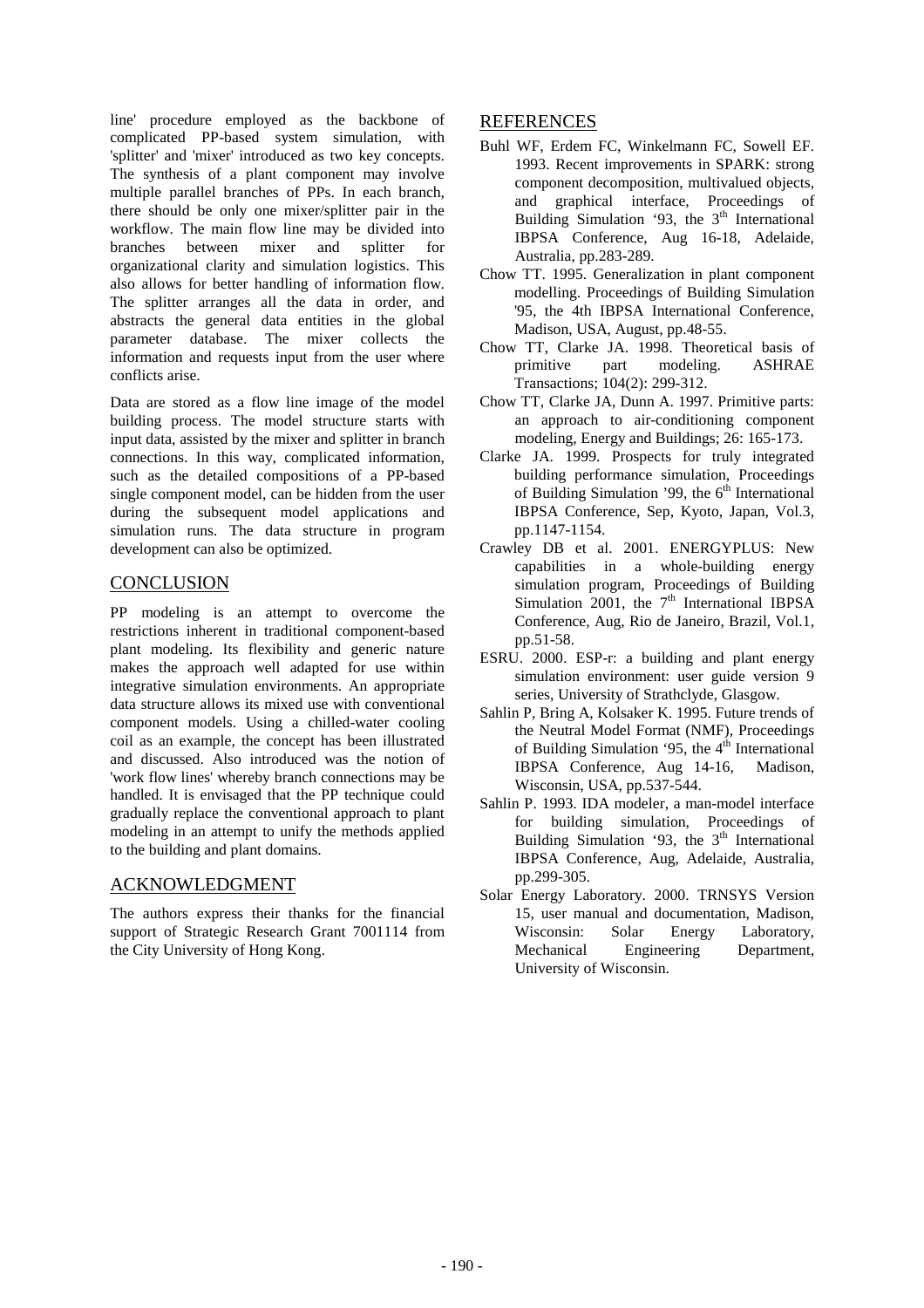*Table 1 Three data types in PP modeling* 

| Name             | Description            |
|------------------|------------------------|
| Environment data | Boundary conditions    |
|                  | Input/output data      |
|                  | Project information    |
| Parameter data   | Component or PP        |
|                  | parameters             |
|                  | Component initial data |
| Connection data  | Connection             |
|                  | Workflow pointer       |
|                  | Pack and unpack        |
|                  | information            |

#### Primitive parts:

#### **1 Thermal conduction**

- 1.1 solid to solid<br>1.2 with ambient
- with ambient solid

### **2 Surface convection**

- 2.1 with moist air
- 2.2 with 2-phase fluid
- 2.3 with 1-phase fluid
- 2.4 with ambient

#### **3 Surface radiation**

- 3.1 with local surface
- 3.2 with ambient surface

# **4 Flow upon surface**

- for moist air; 3 nodes
- 4.2 for 2-phase fluid; 3 nodes
- 4.3 for 1-phase fluid; 3 nodes
- 4.4 for moist air; 2 nodes
- 4.5 for 1-phase fluid; 2 nodes

#### **5 Flow divider and inducer**

- 5.1 Flow diverger (for all fluid)
- 5.2 Flow multiplier (for all fluid)<br>5.3 Flow inducer (for all fluid)
- Flow inducer (for all fluid)

# **6 Flow converger** 6.1 **for moist air**

- 6.1 for moist air<br>6.2 for 2-phase f
- for 2-phase fluid
- 6.3 for 1-phase fluid
- 6.4 for leak-in moist air from outside

# **7 Flow upon water spray**<br>**7.1 for moist air**

for moist air

## **8 Fluid injection**

8.1 water/steam to moist air

#### **9 Fluid accumulator**

- 9.1 for moist air
- 9.2 for liquid

#### **10 Heat injection**

- 10.1 to solid
- 10.2 to vapor-generating fluid
- 10.3 to moist air



*Figure 1 List of primitive part icons*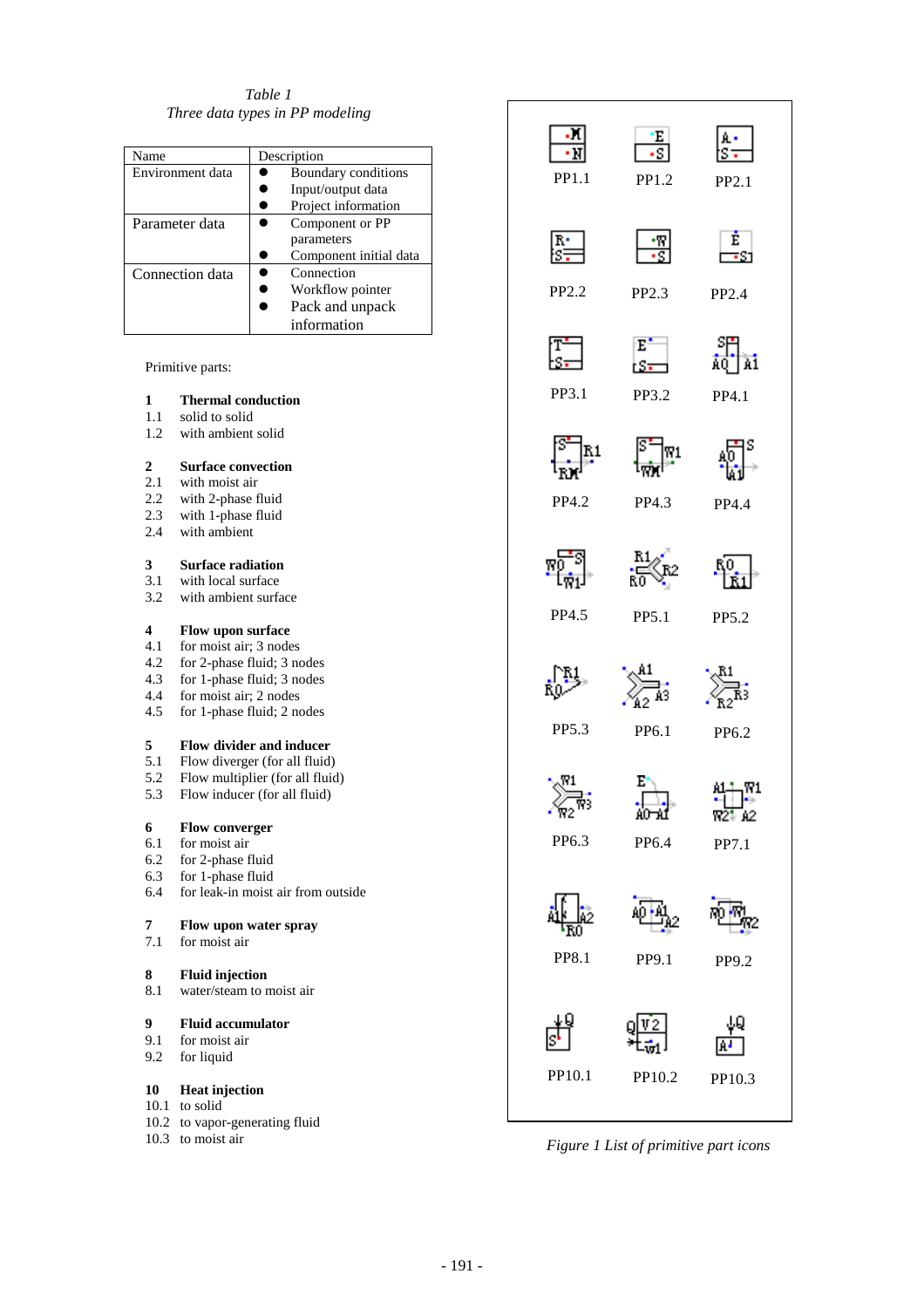

*Figure 2 Integrative simulation environment*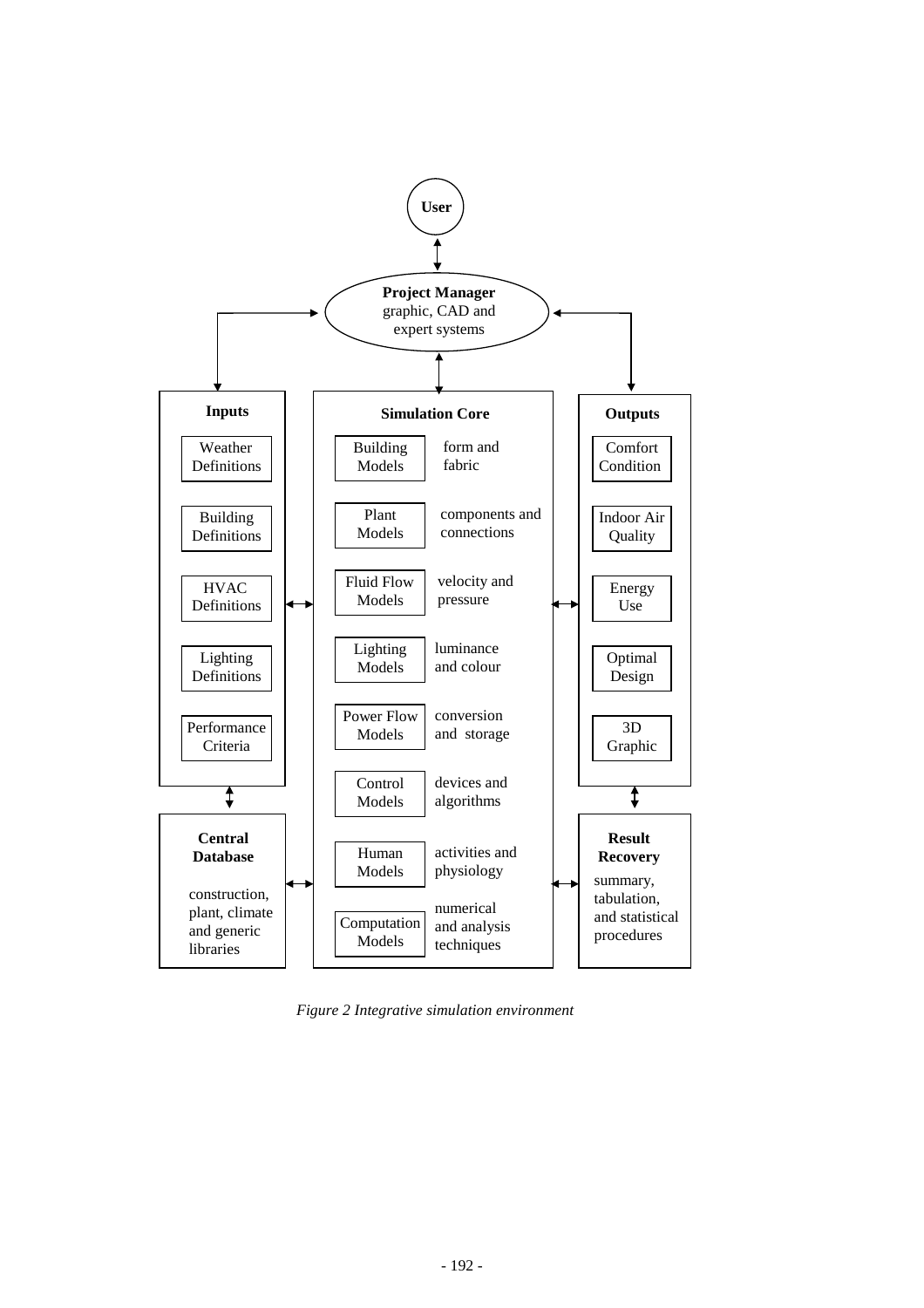

(a) Hierarchy of PP models



(b) Component structure

*Figure 3 Plant component library structure*